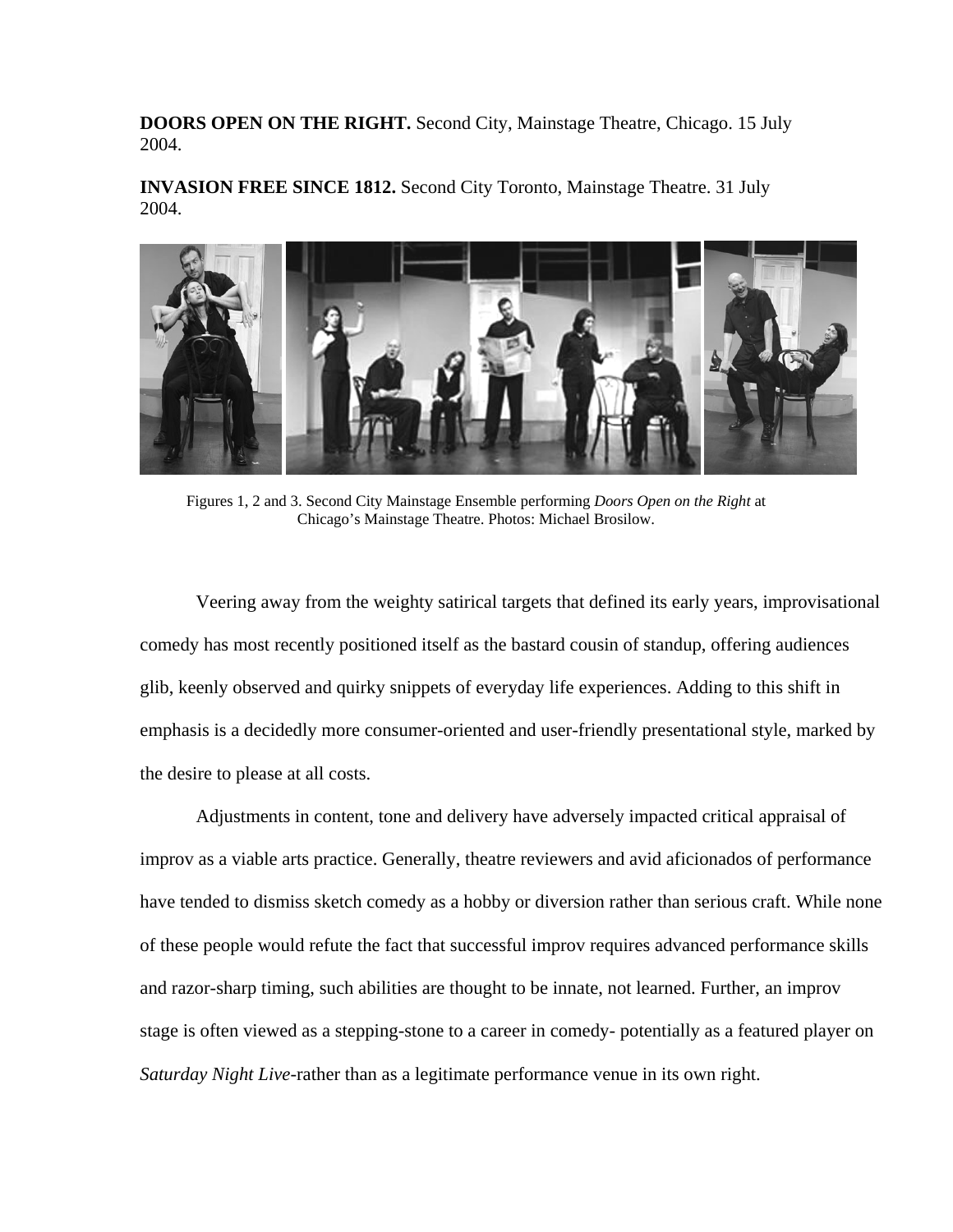Many Chicago theatres have played a seminal role in shaping improvisational comedy traditions. Foremost among them is The Second City. Through its famed training center program, especially, the theatre has helped to promote improv of the sophisticated, not solipsistic variety. Training involves exposing students in the rules and agreements that govern the practice, and allowing them to experiment with these principles in real-word settings. In order to participate in a show on one of Second City's public venues, a student must not only demonstrate mastery of the rules but also prove to be an effective ensemble member. Achieving mainstage status (the highest program level) signifies a wealth of training and performance experience.

*Doors Open on the Right,* the ninetieth revue offered on Chicago's flagship mainstage theatre reveals just how remarkable the skills of highly-trained improv performers tend to be. The hour and a half-long show featured an ensemble of six actors (three male, three female) who utilized a bare stage and minimal props to enact vignettes of "everyman" activities and attitudes. The individual skits that comprised the revue mainly focused on domestic drama. A majority of scenes, for example, delved into the messiness of marriage, the conflicts of parenting, the confusions of sexual and gender preferences and the trappings of chemical addiction. Local and national politics, as well as celebrity adulation and conspicuous consumption were also cleverly sprinkled into the mix. Consistent with the structure of most Second City shows, a comedic through-line (or reoccurring action or phrase) weaved the skits together and connected them to the central theme of the piece, in our case: the plight of the "average Joe/Jane" to combat the power and pervasiveness of American corporate culture. The grip of corporations on the lives of common citizens was reinforced by the cast's repeated characterizations of middle-management employers as dinosaurs- a well-chosen image that effectively underscored the uncivilized and hierarchical tenets of free-market capitalism.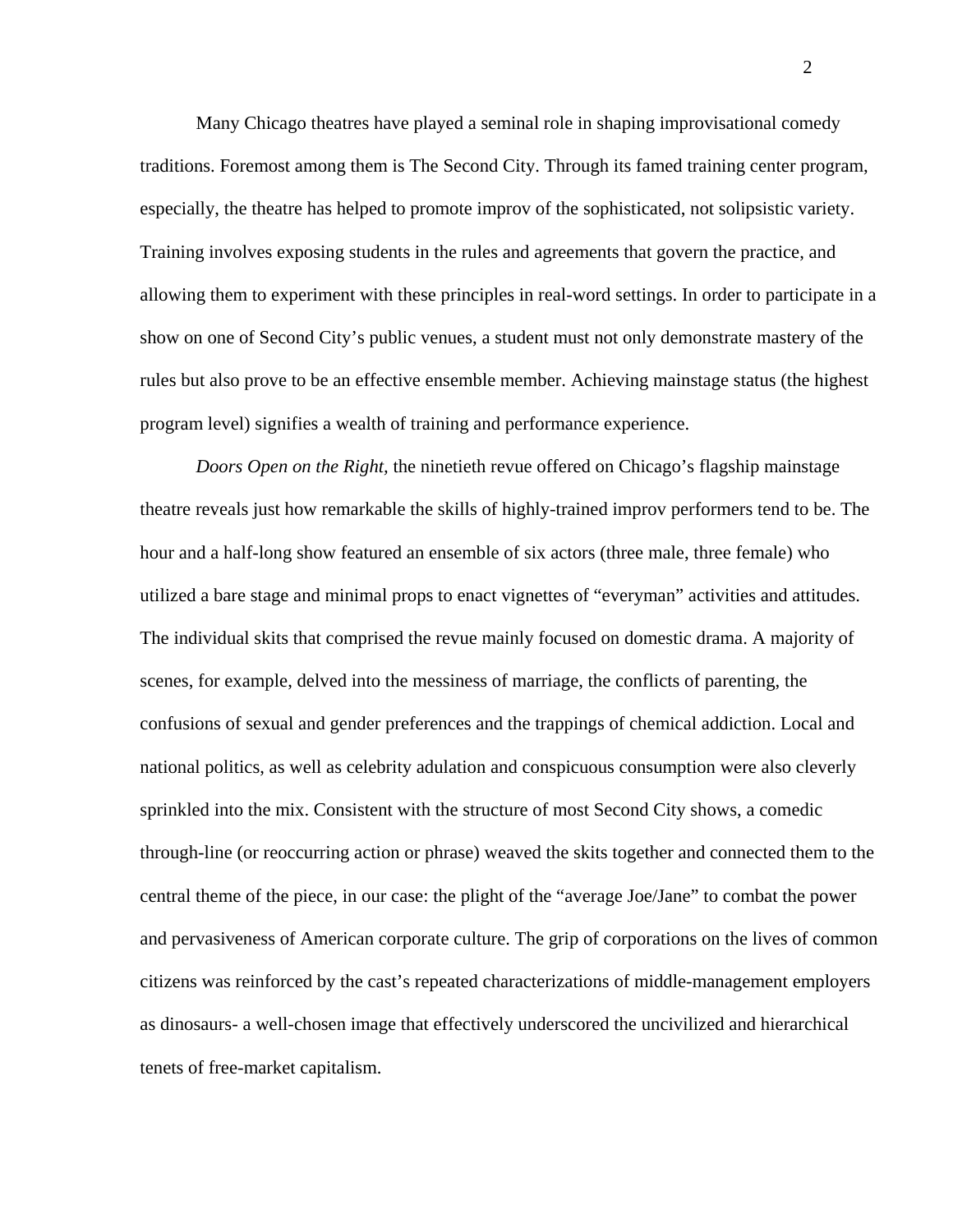Directorially, I found *Doors Open on the Right* to be taut, furiously paced and thrilling in parts. I especially enjoyed the few opportunities the performers had to showcase their improv talents via unscripted segments that permitted the audience to determine the subject matter and direction of a storyline. These moments (in which audience members were informed of the rules of a game and became, thus, better acquainted with game playing conventions) perfectly demonstrated the intensity and excitement of fly-by-the-seat-of-your-pants improv. Somehow, knowing what the actors were trying to achieve on stage (given the parameters of the rules) made the comedy much more heart-felt, titillating and clever.

Unfortunately, the bombastic momentum driving the scripted scenes, coupled with the frenzied, desperate-to-please energies of the performers felt like intentional ploys on the part of the director, Joshua Funk, to divert our attention away from the show's rather flimsy comedic content. To be blunt, some skits tumbled headfirst into silliness, and many jokes devised to "bring down the house" clearly missed their mark. For example, the repeated activity of one cast member pantomiming various items slipping through his hands (an ode to the infamous Cubs fan who caught the ball during last year's playoff season and consequently contributed to the team's defeat) seemed too insular and one-dimensional an event to be satire-worthy.

Further, the director tended to rely on non-theatrical devices to move the plotline forward. I was particularly struck by the dominance of televisual tropes in the performance. By this I mean the constant references to television programs, the spoofs of remote-control effects (slow-motion, rewind, instant-replay and volume adjustment), the digs at infomercials and celebrity pitchman, even the lighting and music designs represented familiar TV apparatuses (such as those employed in cheesy variety shows of the late 1970's and early 1980's).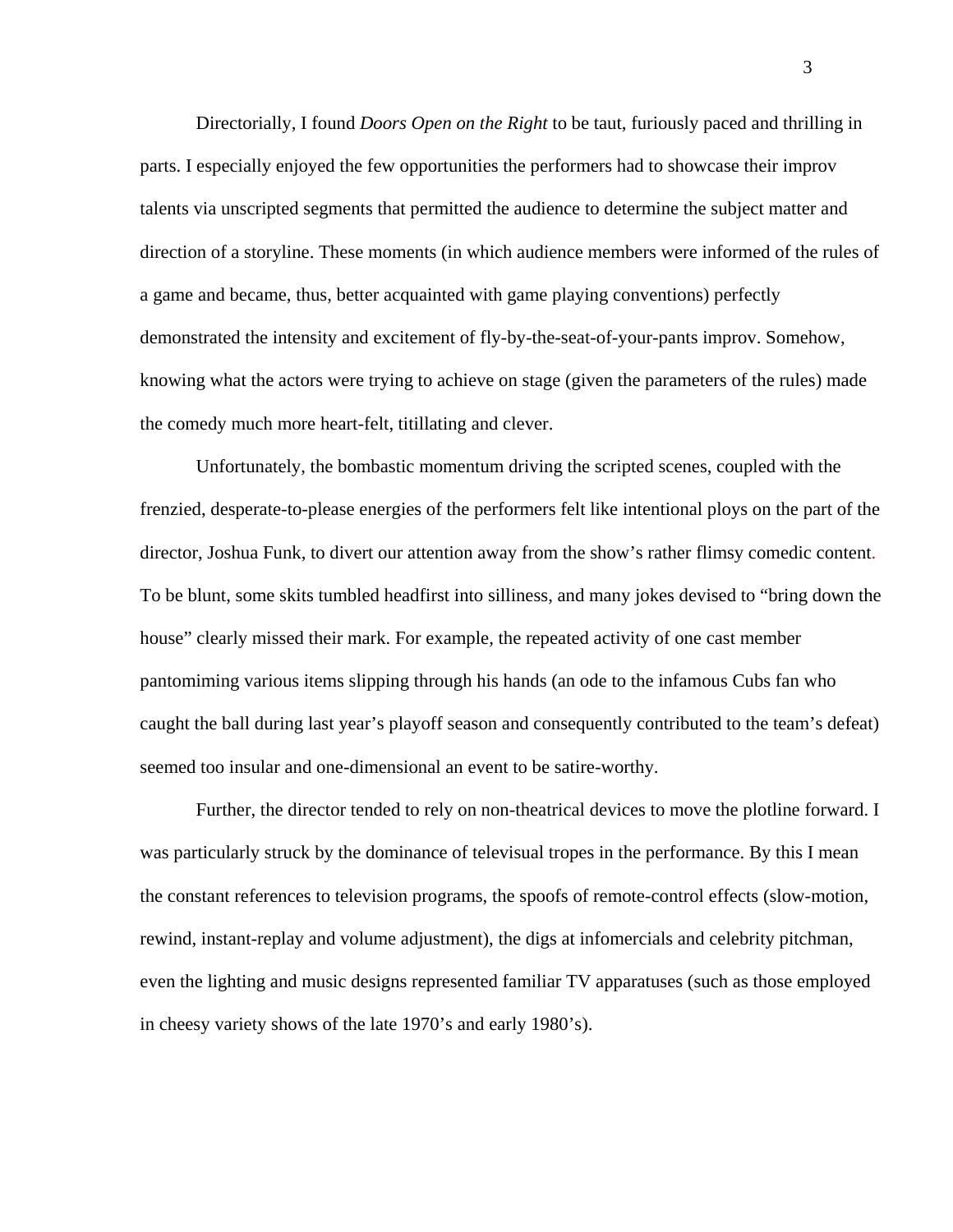As a form of television-based theatre, the skits contained all of the markings of popular situational comedies: rapid-fire dialogue, sweet and well-meaning personality types and recognizable domestic situations. Much like sitcom plots, the show presenting the dilemmas of its stock characters in easily-to-resolve fashion. In other words, nuance was greatly lacking throughout.

Similar to television advertisers, the show's producers attempted to target their comedic product to the widest possible demographic, and in doing so, to accommodate television viewing behaviors whenever possible. The brevity of the sketches, as well as their furious pace felt as though they were meant to appease the short attention spans and fidgety behavior of the many sports fans and MTV-reared young professionals in the audience. Announcements pertaining to bathroom breaks and the availability of beverages, snacks and commemorative souvenirs for purchase during the show were even built into the narration.

Ironically, these accommodations added up to a very corporate experience (even as commercial greed was itself the subject of ridicule). On the downside, spontaneous and openended performer/audience exchanges-the hallmark of improv comedy- were subsumed by the mandate to sell, sell, sell. Further, how dramatically engaging can theatre-as-television be (for either the performers or spectators)? On the upside, the house was packed, the audience was engaged, and the drinks flowed. A good time was clearly being had by all-certainly a successful strategy for attracting repeat customers.

If Chicago's mainstage offering resembled a familiar sitcom, than the Second City Toronto's production, *Invasion Free since 1812,* can be thought of as a radio talk show with a decidedly retro feel. In fact, the reoccurring character in the show was a frustrated and slightly antiquated radio personality who attempted (through gritted teeth) to provide helpful and upbeat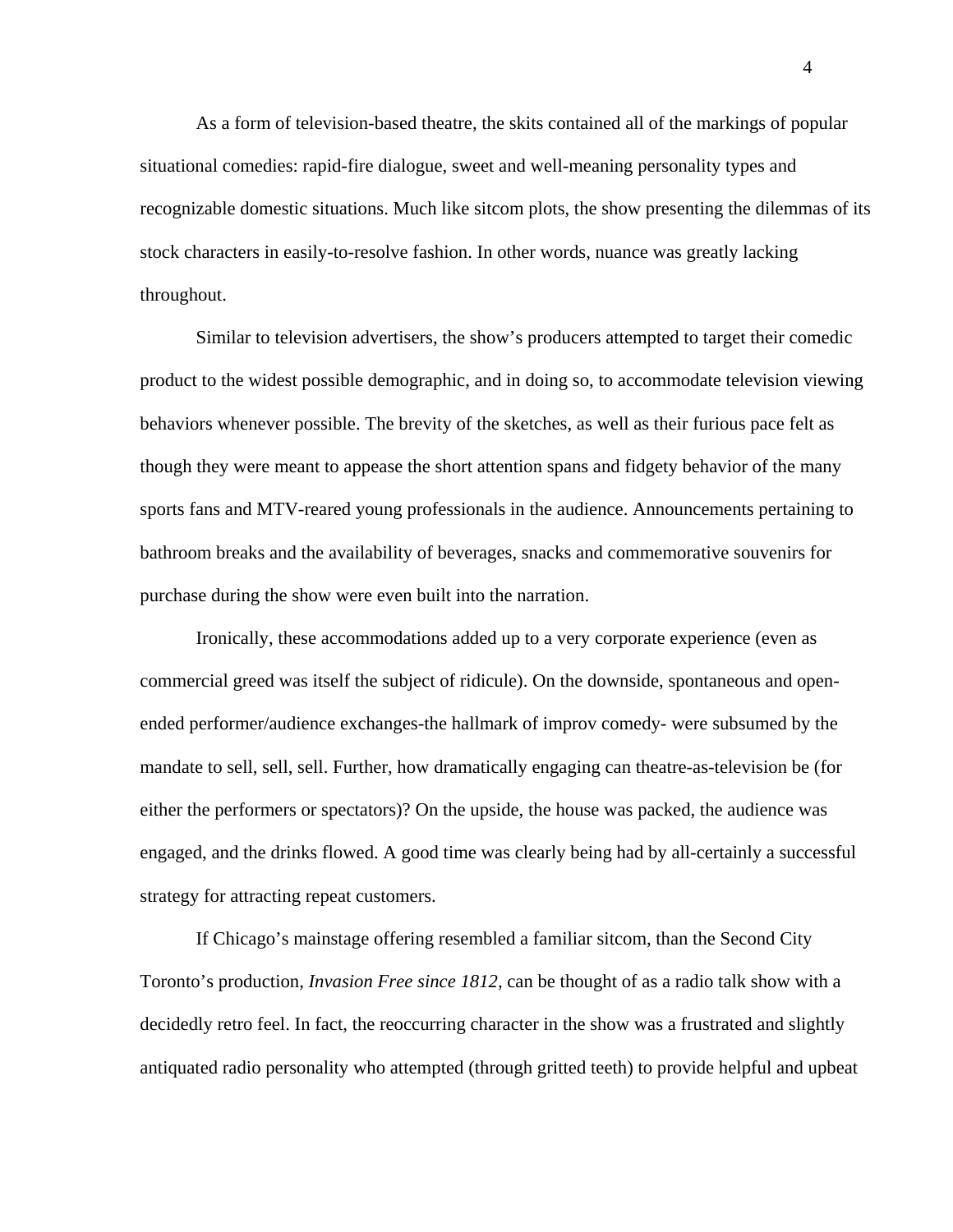advice for getting through the day. I liken this production to a radio talk show, not only because of this image, but due to its slow rhythm and chatty tone. As opposed to the Chicago production, nothing about *Invasion Free Since 1812* seemed rushed or particularly slick. Sketches were allowed to proceed at their own pace and performers found their footing at different moments during the course of each piece. The show required that the audience remain attentive and patient.

Again, playing on a nearly empty stage with the assistance of minimal props the cast of five (three men, two women) performed relationship-based scenarios with unusual gusto and flair. Subject matter ran the gamut from gun control awareness to "ugly American" tourist behavior. The myriad issues presented, though, were consistent in their focus on middle-class angst and social stratification.

As often the case with longer-form improv, the funniest moments of the night occurred in the most surprising and subtle places. A skit concerning a man's right to pregnancy leave, for example, was refreshingly inventive in its depiction of a male-centered point of view that tweaked political correctness to the point of absurdity.

The Chicago and Toronto mainstage offerings shared similar themes and perspectives, but differed most noticeably on the level of performer skill and confidence. While the cast of *Doors Open on the Right* maintained a uniform level of excellence and shared responsibilities evenly on stage, Toronto's production primarily showcased the talents of one particular actor: Paul Constable, who served the work's central narrator, musician, muse, and lead player. Constable's quiet wit and self-depreciating delivery imbued his everyman personas with a sad humanity; helping to fill in the details of his finely etched characters.

Unfortunately, Constable's considerable comedic gifts shed light on the deficiencies of the other ensemble members. I noted that in the few sketches that he was not on stage, the energy all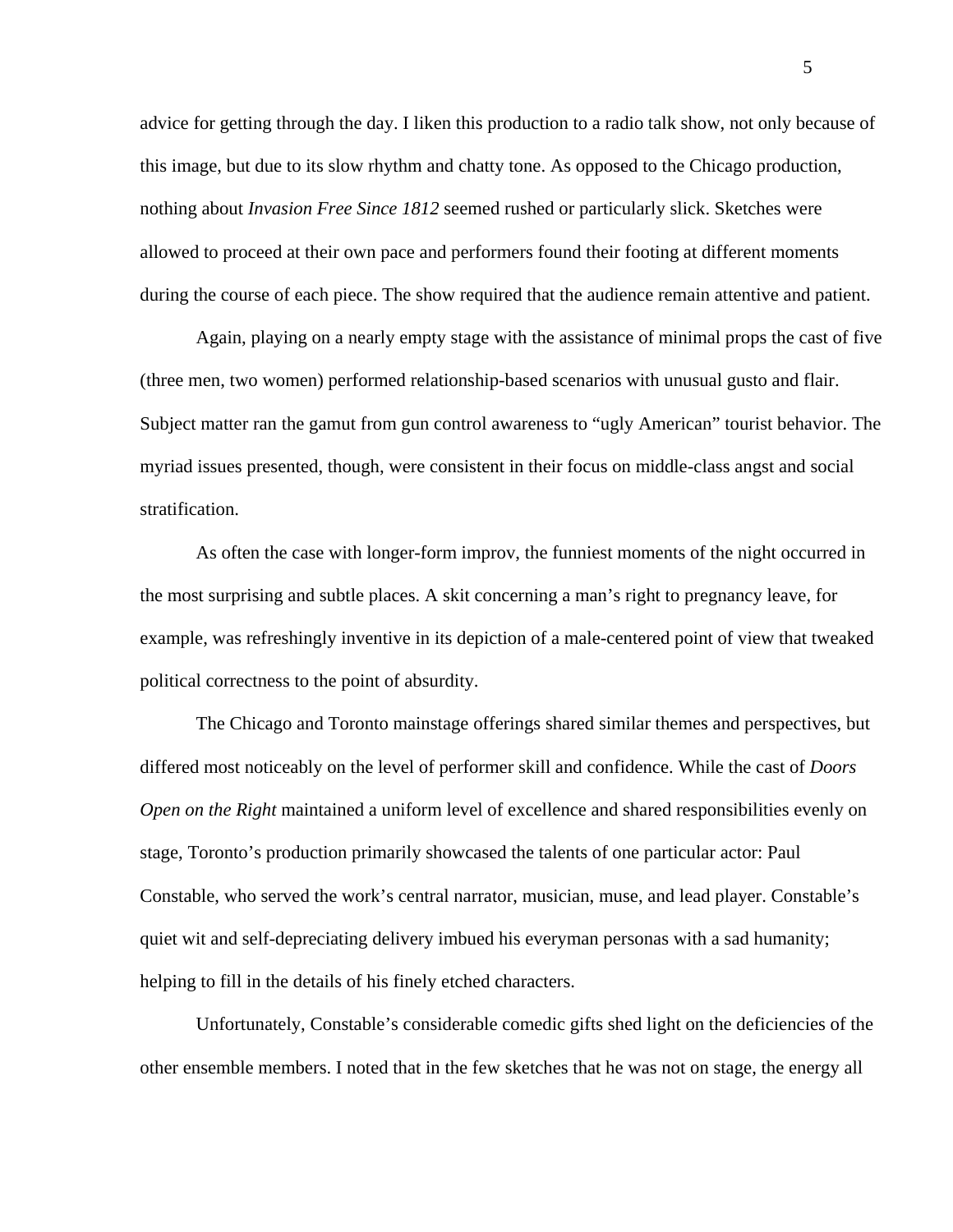but evaporated. In one particularly painful sequence, a female cast member simulated faux sadomasochistic activity with another male player, while a third actor (assuming the role of the man's wife) looked on with an expression that was impossible to read. Was she sad? Happy? Disgusted? Bemused? Absent of knowing who these characters were and what they felt for each other, the point of the skit was completely lost. Without Constable's presence, in other words, the production might have been much less enjoyable.

In sum, as both *Doors Open on the Right* and *Invasion Free Since 1812* firmly attest, Second City has perfected a profitable (dare I say enviable) model of theatre that can be sustained by local support. Further, by applying to North American popular tastes (in the form of television and radio formats and products) the hope is that young people, especially ones heavily influenced by media forces, will be drawn to live theatre events such as these. As a means of attracting a new generation of audience to its theatres, the company's "populist" tactics may prove to be successful in the end.

Arguably, Second City has done more to raise the profile of improvisational comedy in the world than any other theatrical establishment. It is time, though, that it hold its audiences up to the same rigorous expectations it demands of its performers and student trainees. It could start this process by doing away with lazy habits and comfortable targets, and, most important, by introducing contemporary audiences to the joy and excitement of unscripted material. By taking greater comedic risks, applying to the highest intellectual abilities of its audiences and recommitting to its original mission of satirizing mainstream beliefs and practices, rather than attempting to exploit their fiscal potential, directors of Second City mainstage revues might no longer be tempted to pursue cheap and easy laughs at the expense of more serious and relevant content.